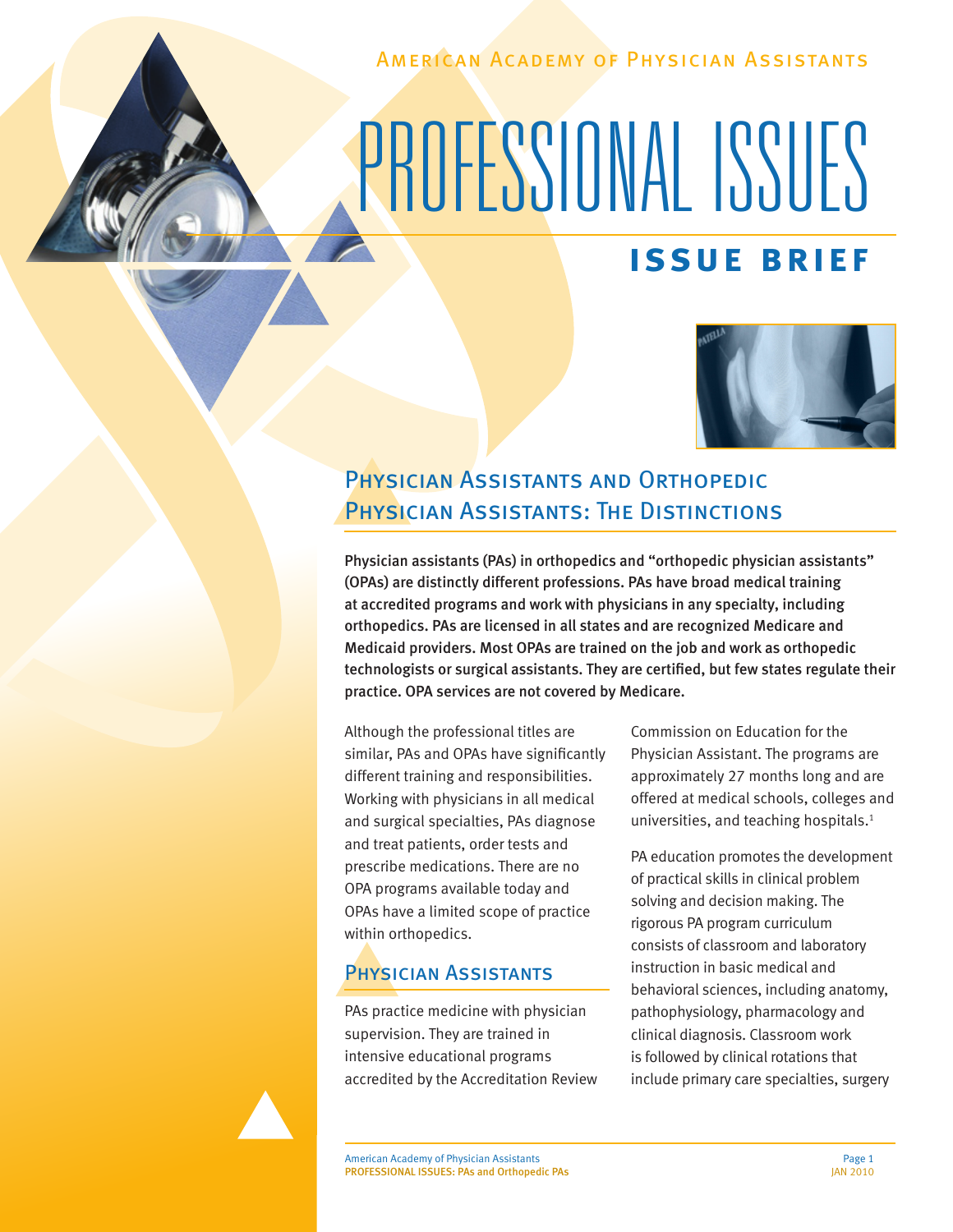*The rigorous PA program curriculum consists of classroom and laboratory instruction in basic medical and behavioral sciences.*



#### SAMPLE QUESTIONS FROM THE NCCPA EXAMINATION INDICATE the breadth and scope of PA training:

- 1. For the past two months, a 70-year-old man who smokes and has hypertension has had periodic weakness in the right arm that lasts several minutes. Physical examination reveals a loud left carotid bruit. Which of the following is the most appropriate next step?
	-
	- (c) Duplex ultrasonography of the
	- carotid arteries
	- (a) Carotid endarterectomy (d) Initiation of heparin therapy
	- (b) Cerebral arteriography (e) Transesophageal echocardiography
- 2. For the past five years, a 20-year-old woman has had intermittent bloody diarrhea, abdominal pain and fever. Results of stool cultures are negative. Barium enema x-ray study reveals loss of haustral markings (or "stovepipe" appearance) of the colon. Sigmoidoscopy shows erythematous and friable mucosa. Which of the following is the most likely diagnosis?
	- (a) Crohn's disease (d) Shigellosis (b) Diverticulosis (e) Ulcerative colitis (c) Peutz-Jeghers syndrome

(PET scan)

- 
- 3. Which of the following is used to delineate coronary artery anatomy? (a) Cardiac catheterization (d) Thallium stress test (b) MUGA scan (e) Transesophageal echocardiography (c) Positron emission tomography
- and surgical subspecialties, psychiatry and emergency medicine. PA students complete, on average, 2,000 hours of supervised clinical practice prior to graduation.2

PA educational programs, first accredited by the American Medical Association (AMA) in 1972, are now accredited by the Accreditation Review Commission on Education for the Physician Assistant. There are currently more than 148 accredited programs.3 Most award baccalaureate degrees, and more than three-fourths offer master's degrees.1 Before they can be licensed, PAs take the national PA certifying examination administered by the National Commission on Certification of Physician Assistants (NCCPA).

This certifying exam also functions as a de facto licensing examination; all states require passage of the NCCPA exam as a

prerequisite for full licensure as a PA. To maintain national certification, PAs must complete 100 hours of continuing medical education every two years and pass a recertification examination every six years.

Each PA's scope of practice is defined by delegation decisions of the supervising physician, consistent with the PA's education and experience, facility policy and state laws. Because of their generalist education, PAs are free to choose any medical or surgical specialty after graduation. Due to the supervised nature of their practice, it is not uncommon for PAs to move among specialties — something that is facilitated by the scope of their licenses. Some PAs work in the specialty of orthopedics and are supervised by physicians who are orthopedic surgeons. These professionals are referred to as PAs in orthopedics.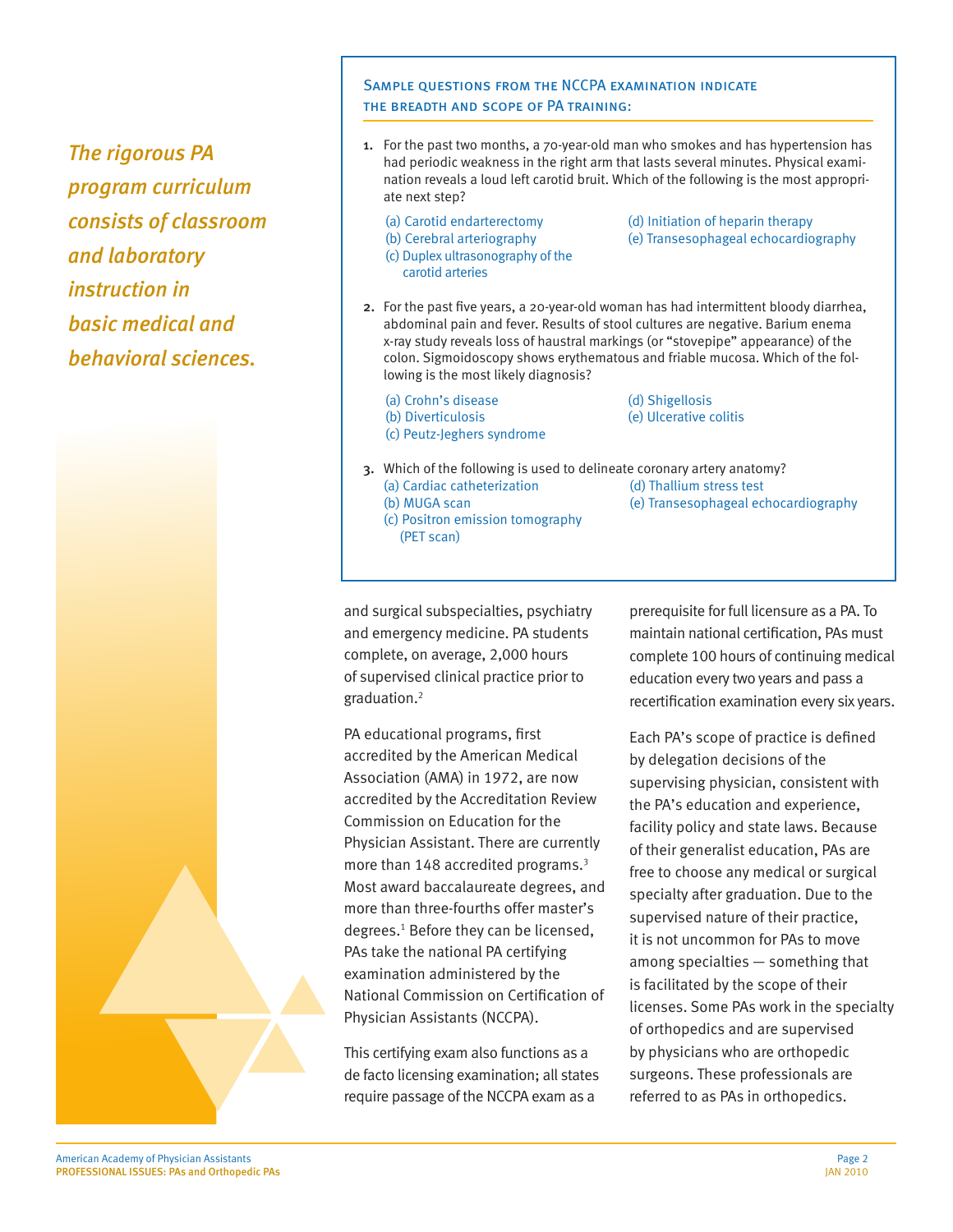# ORTHOPEDIC PHYSICIAN **ASSISTANTS**

In 1973, eight OPA educational programs were accredited by the American Medical Association (AMA). However, in 1974, the American Academy of Orthopedic Surgeons (AAOS) announced its intent to withdraw sponsorship from the accreditation process. Allied health accreditation was not sponsored by the AMA unless there was involvement by the medical society or societies most closely associated with the occupation. Without AAOS, therefore, there could be no further accreditation of OPA programs. AMA announced a moratorium on the accreditation of any additional OPA programs and, in the fall of 1974, accreditation was discontinued.

OPA programs were never accredited as PA programs. OPAs were trained as assistants to orthopedic surgeons, with an emphasis on orthopedic disease and injury, management of equipment and supplies, operating room techniques, cast application and removal, office procedures, and an orientation to prosthetics and orthotics.

Graduates of OPA programs were never eligible to take the exam given by the NCCPA. OPAs established a National Board for Certification of Orthopedic Physician Assistants (NBCOPA) and developed an exam that is administered by the Professional Testing Corporation. According to the American Society of Orthopaedic Physician's Assistants, to be eligible to take the exam, candidates must "have a solid background with a minimum of five years [on-the-job training] in orthopaedic medicine…."4 Passage of the exam allows an OPA to use the initials "OPA-C" after his or her name.

# The Distinctions

OPAs are not PAs. OPAs were trained at separate programs with a different curriculum, are accredited by different standards and take a separate certification examination. The only similarity is that both OPAs and PAs are supervised by physicians and have similar titles. Such similarities do not make an OPA a PA. Unfortunately, AAPA and the NCCPA cannot prohibit the use of "OPA-C" by OPAs, even though the

*Most OPAs are trained on the job and they have a limited scope of practice witihin orthopedics.*

### The following are sample questions for OPAs from the NBCOPA examination:

- 1. The skeleton of the adult hand consists of how many bones?
	- (a) 8 (c) 19  $(b)$  10  $(d)$  27
- 2. What is the best method of treatment for a 13-year-old who presents with a slipped capital epiphysis?
	- (a) Braces (c) Traction (b) Surgery (d) Crutches with partial weight bearing
- 3. A deficiency of Vitamin D may cause which of the following bone problems? (a) Rickets (c) Dwarfism
	- (b) Pellagra (d) Osteoporosis